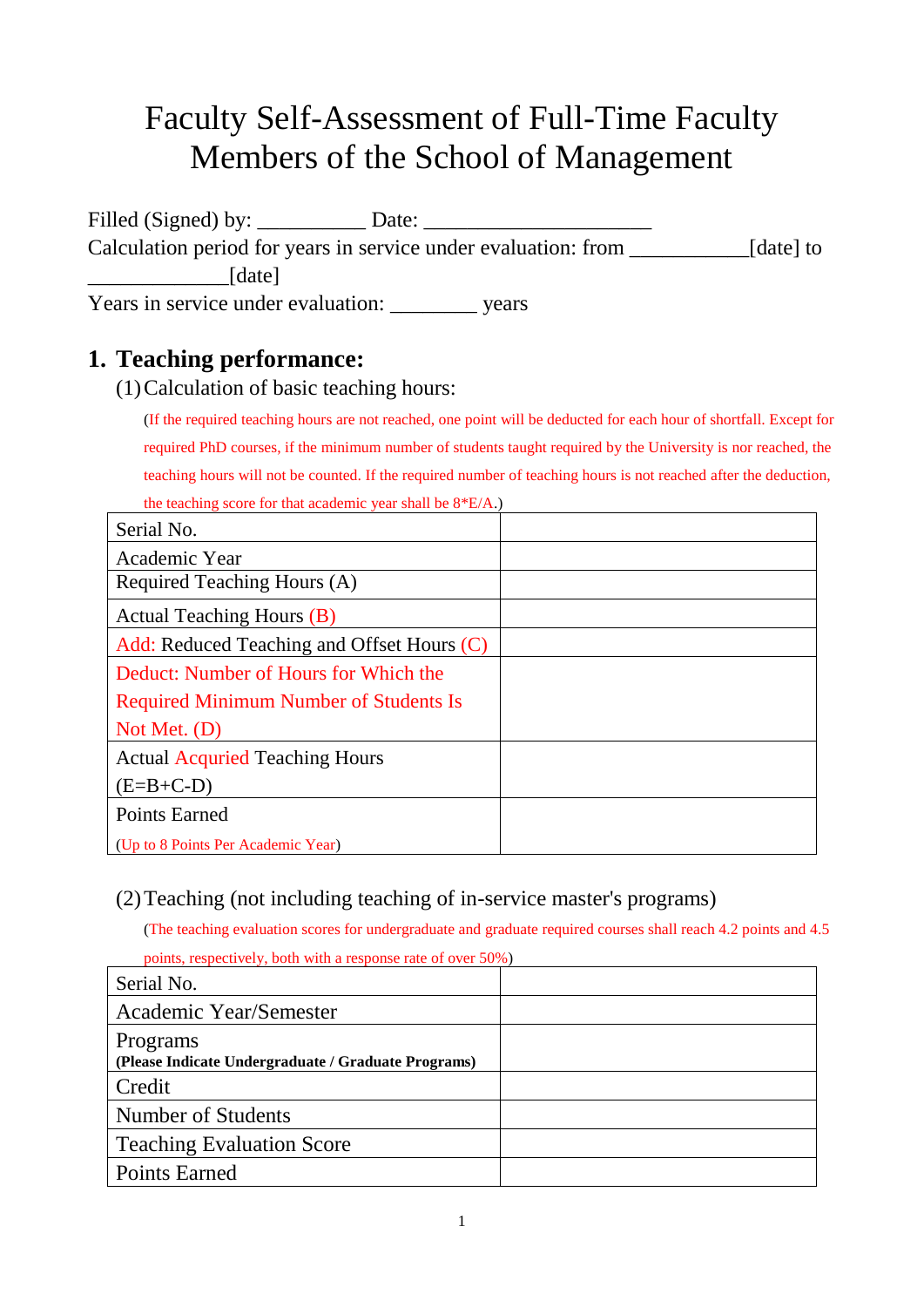(3)Thesis advising (**up to 10 points** for thesis advising, not including in-service master's programs)

| Serial No.                           |                                      |
|--------------------------------------|--------------------------------------|
| Academic Year                        |                                      |
| Name of Student                      |                                      |
| <b>PhD Student /Master's Student</b> | PhD Student/ 1 Point/ Person         |
| (Graduation Required)                | Master's Student/ 0.5 Point / Person |
| <b>Points Earned</b>                 |                                      |

#### (4)Teaching excellence and awards

| Serial No.                                                        |  |
|-------------------------------------------------------------------|--|
| Academic Year                                                     |  |
| Awards                                                            |  |
| Excellence in Teaching Award of School / 3 Points<br>$\mathbf{L}$ |  |
| Excellence in Teaching Award of University / 3 More Points        |  |
| Outstanding Teaching Award / 10 More Points                       |  |
| <b>Points Earned</b>                                              |  |

## **Teaching performance points: (1)+(2)+(3)+(4): \_\_\_\_\_ Points**

## **2. Research performance**

#### (1)Publications in journals

(For publications in domestic or overseas academic journals with a peer review system, please submit

documentation to support such peer review system, but they are not required for I series. For papers which have been accepted but not yet published, please attach the letter of acceptance or other documentation in addition to the above documentation.)

| Serial No.                                             |  |
|--------------------------------------------------------|--|
| Title of Publications                                  |  |
| (Including the Author, Publication Journals, Month and |  |
| Year of Publication, and page numbers)                 |  |
| <b>Place of Publication</b>                            |  |
| Type of Journal                                        |  |
| <b>Points Earned</b>                                   |  |

#### (2)Papers presented in international seminars (up to 8 points)

(Limited to non-Mandarin presentations in international seminars with an anonymous peer review system, and please attach documentation to support the anonymous peer review system; and for papers accepted but not yet presented, please attach the letter of acceptance or other documentation in addition to the above documentation.)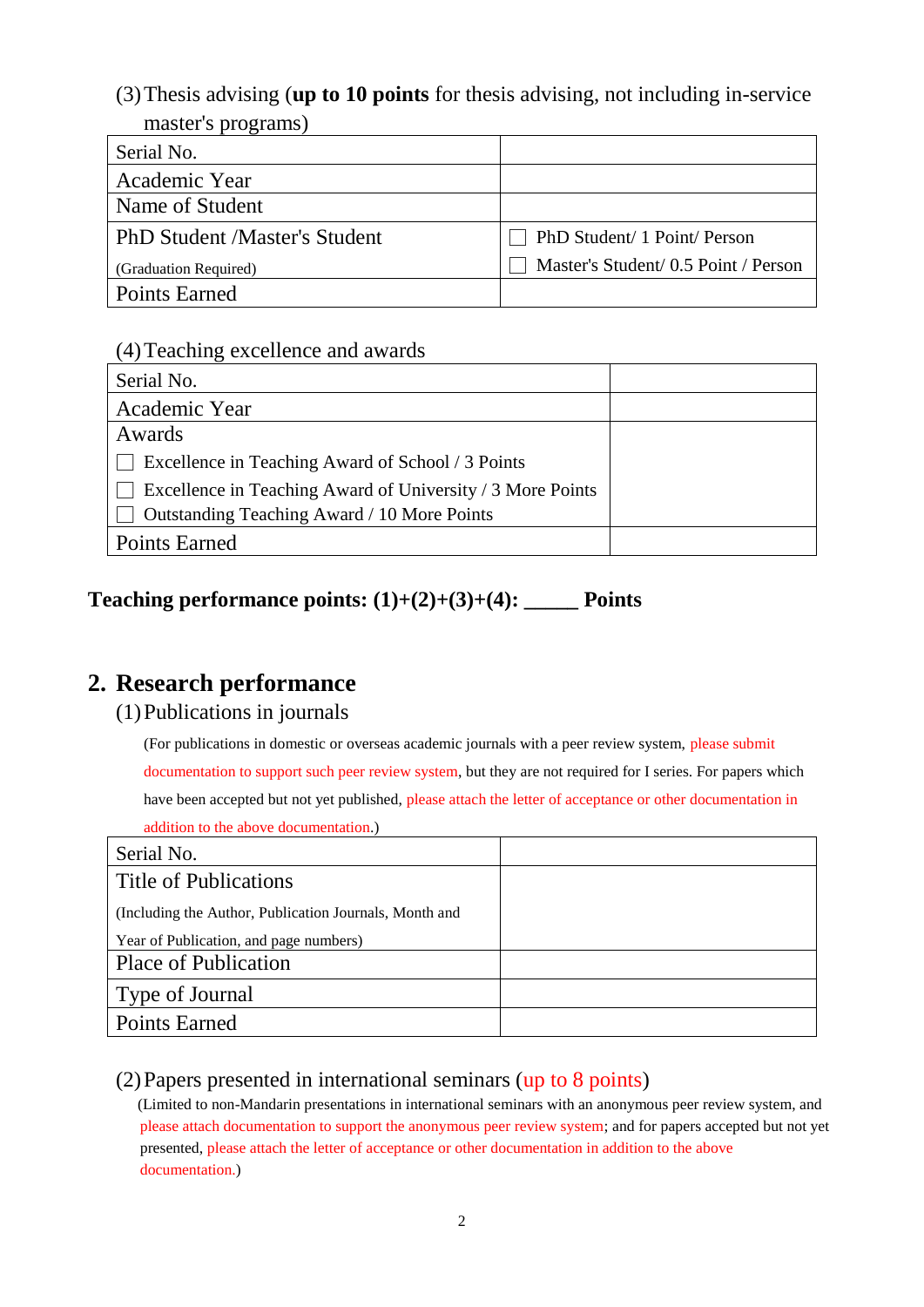| Serial No.                                         |  |
|----------------------------------------------------|--|
| Title of Publications                              |  |
| (Including the Authors, Names of Seminars, Venues, |  |
| Months and Years of Presentation)                  |  |
| <b>Points Earned</b>                               |  |

## (3)Research projects (limited to those registered with the Research and Development Office)

(For service as the principal investigator of a Ministry of Science and Technology project or a project valued at more than NT\$300,000 and commissioned by a public or private organization, the points will be calculated on a pro rata basis by the month if the period exceeds or is shorter than one year with 4 points awarded each year for each project. Please attach the screen shots of webpages or documentation to support registration with the Research and Development Office.)

| Serial No.                               |  |
|------------------------------------------|--|
| Project Title                            |  |
| (Including the Project Period and Roles) |  |
| Project Amount                           |  |
| <b>Points Earned</b>                     |  |

#### (4)Research excellence and awards (Please attach documentation)

| Serial No.    |                                                   |
|---------------|---------------------------------------------------|
| Academic Year |                                                   |
| Awards        | $\Box$ MOST Outstanding Research Award / 20 Point |
|               | Ta-You Wu Memorial Award/10 Point                 |
| Points Earned |                                                   |

#### **Research performance points: (1)+(2)+(3)+(4)=\_\_\_\_\_\_\_ points**

**\* [Note] If the documentation for Paragraphs (1) through (4) is not attached, such item will not be included for scoring.**

#### **3. Counseling and service performance**

(1)Service as an editor of a domestic or overseas journal or a governor, supervisor or secretary general of an academic society

(Such service will be counted once during the evaluation period. Please attach the documentation.)

| Serial No.    |                                                              |
|---------------|--------------------------------------------------------------|
| Academic Year |                                                              |
| Awards        | Service as an editor of an international journal / 10 points |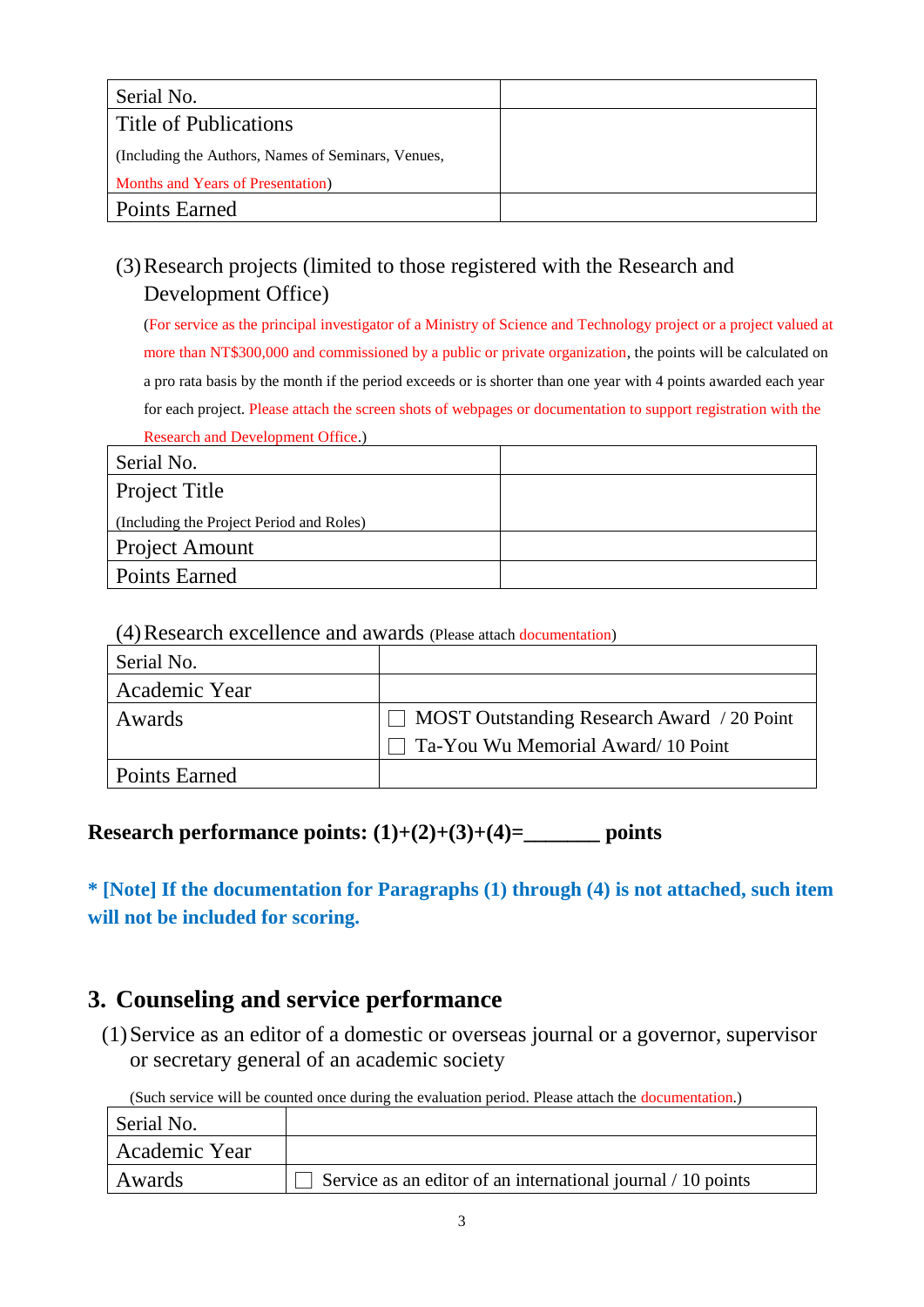|               | Service as a governor, supervisor or secretary general of an |
|---------------|--------------------------------------------------------------|
|               | international academic society / 10 points                   |
|               | Service as an editor of a domestic TSSCI journal / 5 points  |
|               | Service as a governor, supervisor or secretary general of a  |
|               | domestic academic society / 5 points                         |
| Points Earned |                                                              |

#### (2)Service as a student mentor, recommendations and awards

| Serial No.           |                                                  |
|----------------------|--------------------------------------------------|
| Academic Year        |                                                  |
|                      | Service as a student mentor / 3<br>points / year |
|                      | Department recommendation for an                 |
|                      | excellent student mentor / 6 points /            |
|                      | each time                                        |
| Awards               | School recommendation for an                     |
|                      | excellent student mentor $/6$ more               |
|                      | points / each time                               |
|                      | Receipt of the Excellent Faculty                 |
|                      | Award of the University / 10 more                |
|                      | points / each time                               |
| <b>Points Earned</b> |                                                  |

#### (3) Service as a member of all levels of committee at the University

(For service as a member of all levels of committees at the University, 2 points will be awarded per each year;

| * Note: up to 2 points in aggregate per year.) |  |
|------------------------------------------------|--|
| Serial No.                                     |  |
| Academic Year                                  |  |
| Committee                                      |  |
| <b>Points Earned</b>                           |  |

#### (4)Receipt of service awards from the University and the School

| Serial No.    |                                     |
|---------------|-------------------------------------|
| Academic Year |                                     |
| Awards        | Receipt of the School's Public      |
|               | Service Award / 6 points            |
|               | Receipt of a service award above    |
|               | university level $/ 10$ more points |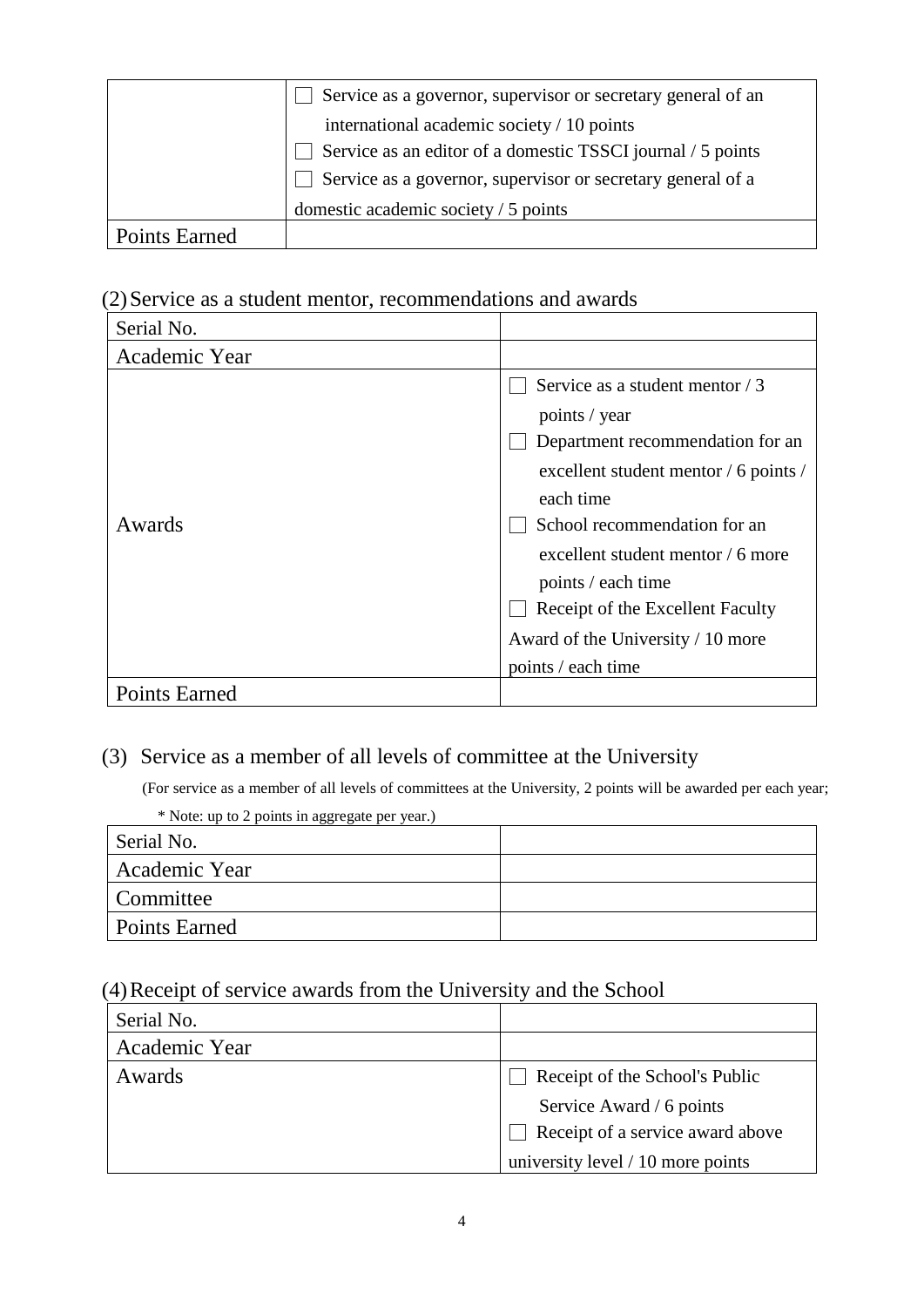|--|

#### (5)Administrative position

(For service as the unit supervisor above the level of department or as the director of a center above the level of school, 6 points will be awarded each year; and for service as a deputy unit supervisor or a Level-2 supervisor of an administrative unit above the level of department, 3 points will be awarded each year.)

| Serial No.                     |  |
|--------------------------------|--|
| Academic Year                  |  |
| <b>Administrative Position</b> |  |
| <b>Points Earned</b>           |  |

#### (6)Service as the principal investigator of a research project funded by the **University**

(Such as the Aim for the Top University Project, Higher Education Sprout Project, etc.; if the duration exceeds or falls short of one year, the calculation will be conducted on a pro rata basis by the month; and points will not be awarded for a collaborative investigator of a project, and please attach documentation to support such as the University Budget Allocation Table.)

| Serial No.       |  |
|------------------|--|
| Academic Year    |  |
| Title of Project |  |
| Points Earned    |  |

#### (7)Other specific achievements

(If an individual concerned under evaluation has special service achievements not included above, s/he may request the submission to the departmental or institute faculty evaluation committee for recognition by awarding points commensurate to the degree of contribution reflected in the above items.)

| Serial No.           |  |
|----------------------|--|
| Academic Year        |  |
| <b>Contents</b>      |  |
| <b>Points Earned</b> |  |

#### **Counseling and service performance points: (1)+(2)+(3)+(4)+(5)+(6)+(7)= \_\_\_\_\_\_\_\_\_\_ points**

**\* [Note] If the documentation for Paragraphs (1) and (6) is not attached, such items will not be included for scoring.**